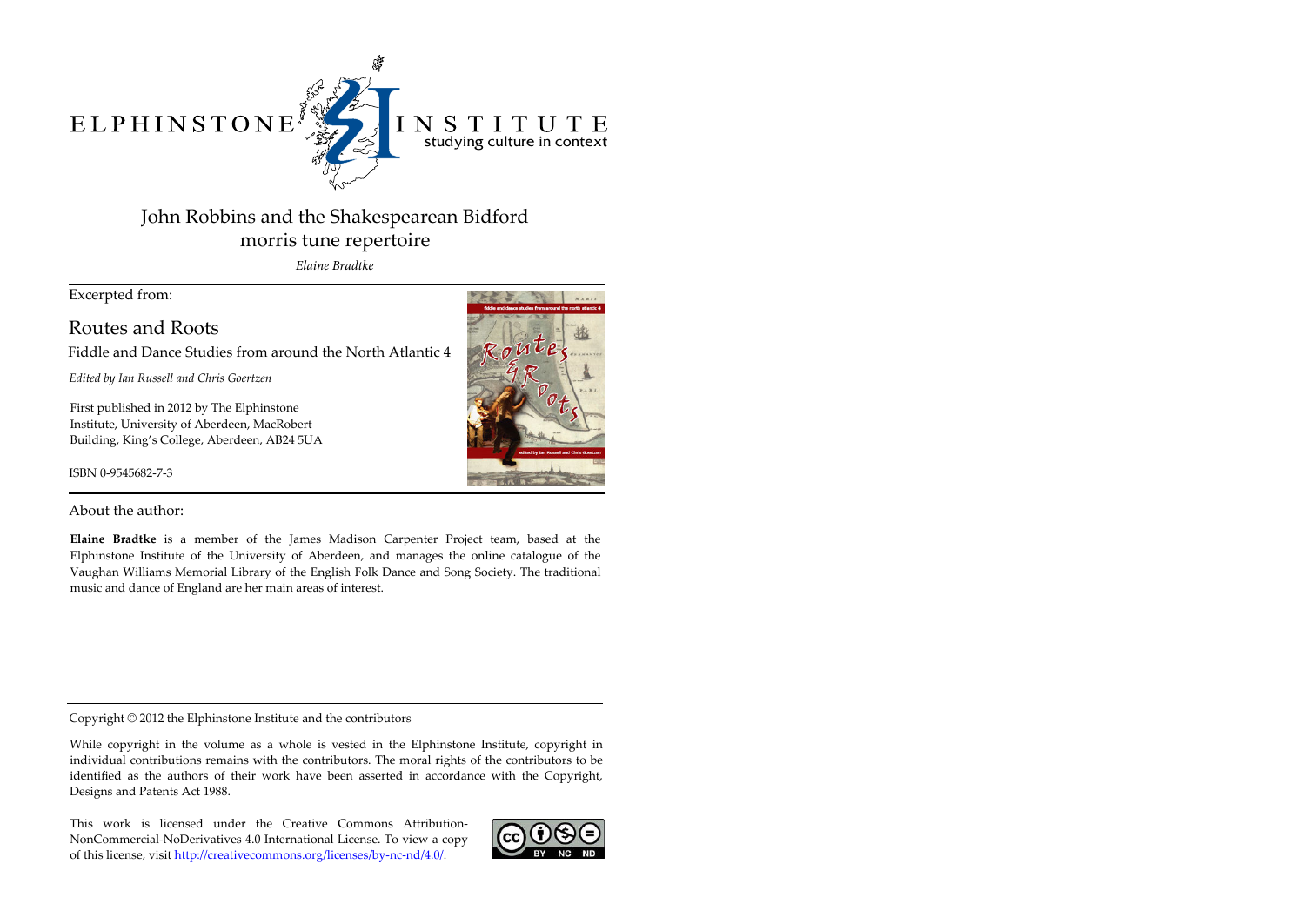## ELAINE BRADTKE

#### **Introduction**

In the 1880s, singer, conductor, composer and 'thoroughgoing romantic'1 Ernest Richard D'Arcy Ferris (1855-1929) became interested in morris dance as an outgrowth of his interest in English customs and traditions. In addition to being a professional singer, he produced and appeared in pageants – a mixture of history, fancy dress, music, and dance. In these pageants, he combined his antiquarian interests with his musical and artistic abilities and his apparent fondness for appearing in costume.2 In late August 1885, D'Arcy Ferris a�empted to reconstruct morris dances from historical accounts as part of a two-day Elizabethan-style pageant.3 Dissatisfied with the result, but intrigued by its possibilities, he began to research and make plans for a full-scale, stand-alone production featuring morris dancing.<sup>4</sup> As Judge wrote: 'This then was not simply a ma�er of restarting one village group of dancers. It was rather concerned with recreating the genuine archetypal English Morris Dance.'**<sup>5</sup>** To this end, he began searching for a pipe and tabor, $6$  sought out retired morrismen to help him enliven the dance and lend it an air of authenticity, and began recruiting local performers. In the winter of 1885–1886, Ferris formed a troupe of men from Bidford-on-Avon, Warwickshire, to perform in the 'ancient' style as he called it. These were to be rustic men performing rustic dances. In order to dispel the disrepute associated with previous generations of morris dancers, Ferris drew up a list of rules by which his men would abide until the end of their contract, 30 June 1886.7 They were intending to tour the Midlands, and if plans went well, the continent. Ferris played up the Shakespearean connection, and the publicity certainly had a touch of Merry England about it.<sup>8</sup> Thus, the Shakespearean Bidford Morris Dancers were re-invented, based partly on history and partly on fantasy.

Bidford native, seventeen-year-old John (sometimes known as Jack or Tom) Robbins (1868–1948), was their musician. Robbins came from a musical family, was musically literate<sup>9</sup> and was a proficient violinist when Ferris recruited him. His father (also John) was an amateur musician and boot and shoemaker, and young John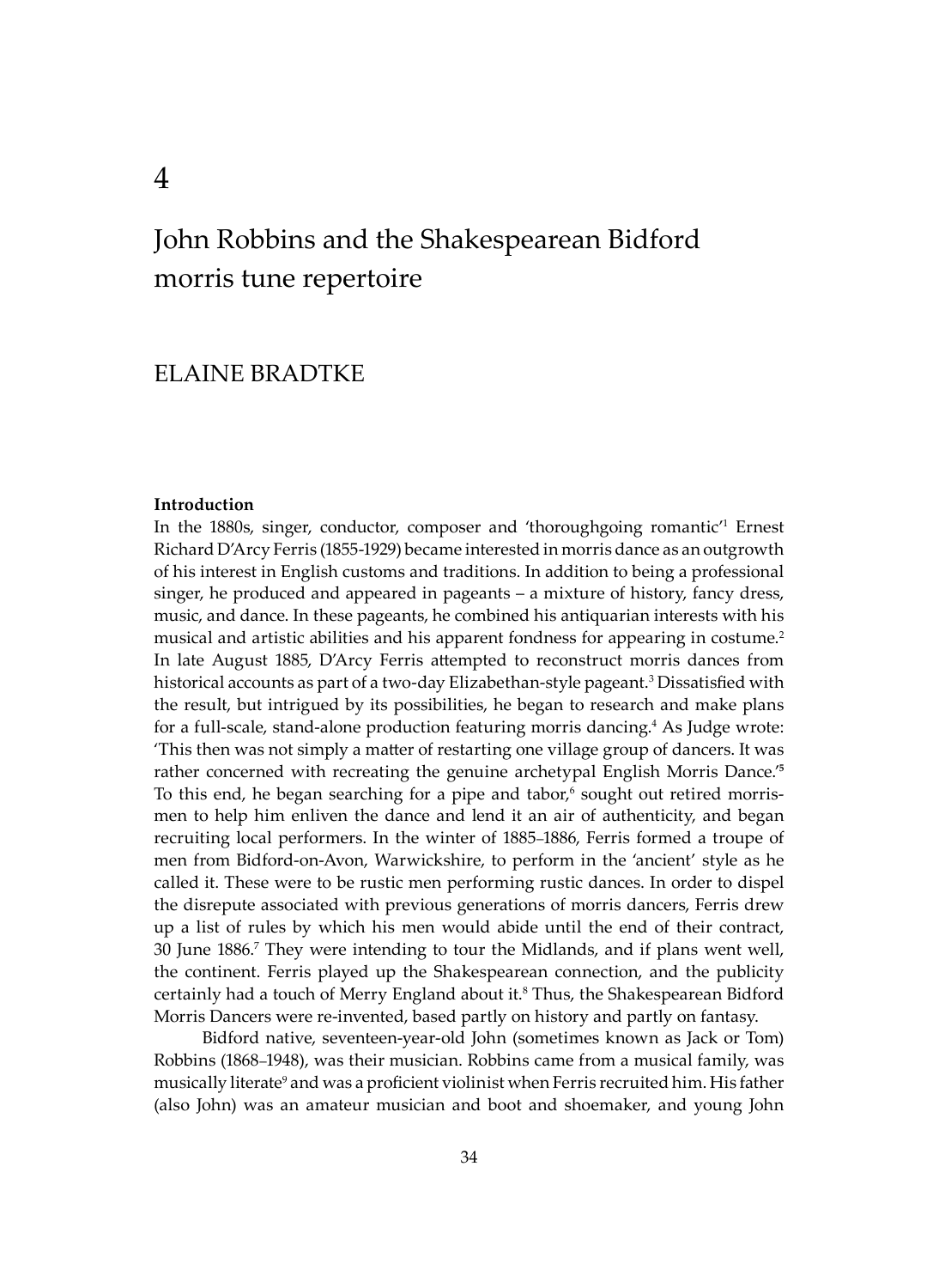followed in his father's footsteps on both counts. Ferris felt the pipe and tabor, with its historic links to morris dancing, was more suited to the Shakespearean theme than the violin. Early in 1886, Robbins was sent to Ilmington (also in Warwickshire) to learn to play the pipe and tabor, and acquire the morris tune repertoire from James John Arthur  $(1828-1906).$ <sup>10</sup> There was a great deal of difficulty in obtaining a pipe for him to use on a permanent basis. Robbins, therefore, o�en played fiddle instead of pipe and tabor.<sup>11</sup> Once the formal contract with Ferris had finished, the troupe retained their name and continued to make public appearances into the early part of the twentieth century. Robbins performed with the Shakespearean troupe for many years after their tour, as the group developed into an independent entity. From photographic evidence, $12$  it appears that Robbins continued to play the pipe and tabor for morris dancing at least some of the time.



**Figure 1** Bidford Morris Dancers, Redditch, Worcestershire, 8 August 1906. *Photo by Cecil Sharp, from Vaughan Williams Memorial Library, English Folk Dance Song Society*

In 1907, John Graham published his notations of the Bidford tunes and description of the dances.13 The Bidford morris dances and tunes were among the first that Cecil Sharp collected in 1906. He had seen them perform at Foxlydiate House, Redditch, on 8 August 1906, photographed them and collected some of their dances (see Figure 1). In 1907, Cecil Sharp included some items from Bidford in the first edition of *The Morris Book*.<sup>14</sup> It was only later, after corresponding with Ferris that Sharp discovered that these dances were not as old as he had originally believed,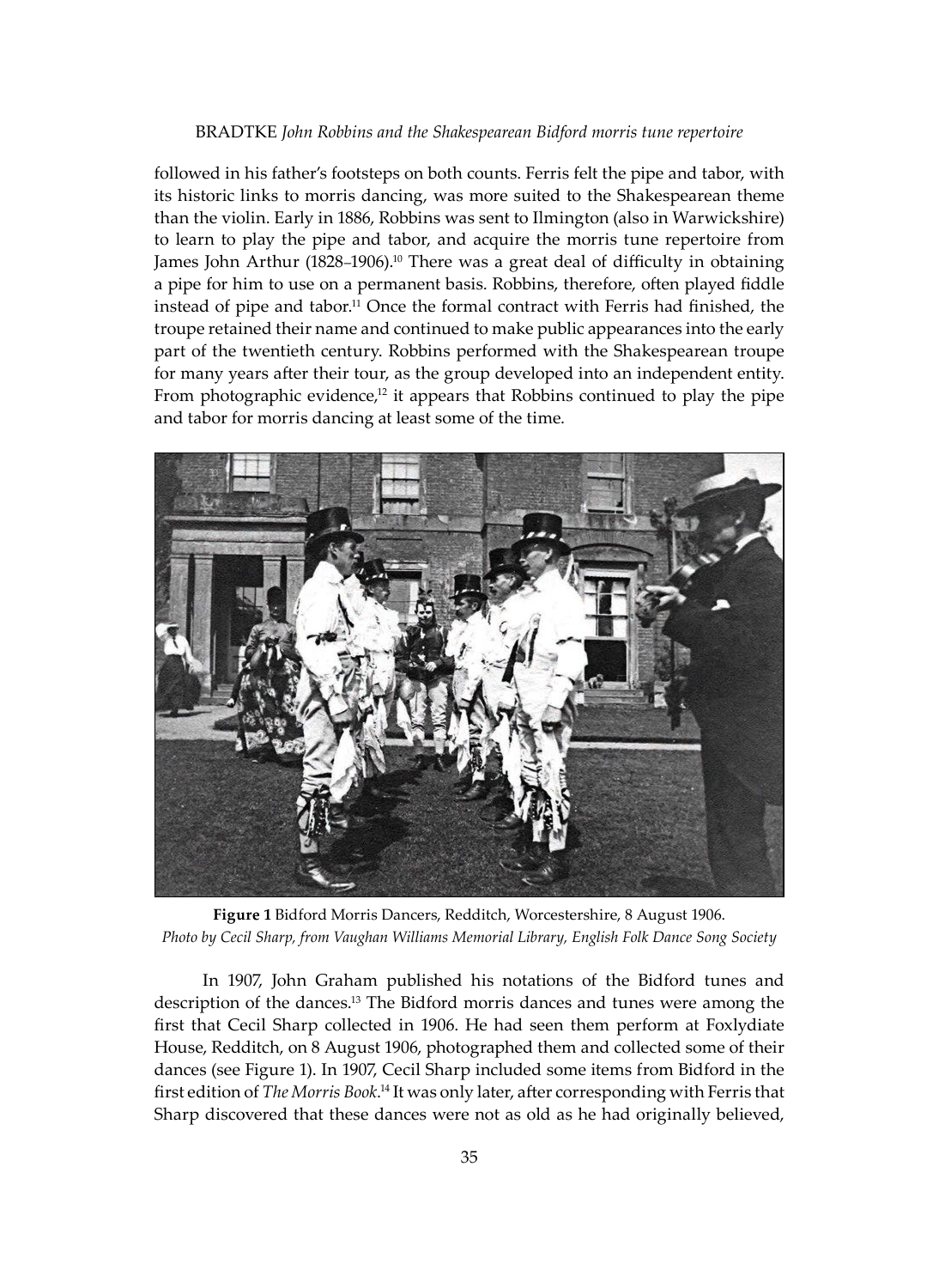and he withdrew them from his second edition. Mary Neal also published a Bidford dance in the first part of the *Espérance Morris Book*. 15 A�er an initial flurry of interest from outsiders between 1886 and 1910, the Bidford morris dancers were left up to their own devices. Though the First World War put an end to the Shakespearean Bidford Morris Dancers, Robbins continued to play at local musical events.16 James Madison Carpenter recorded nine tunes from John Robbins onto wax cylinders in 1933, nearly fifty years after the troupe had formed.<sup>17</sup> All of Carpenter's recordings were of his fiddle playing, and it is assumed that he had ceased playing the pipe and tabor when he stopped playing for morris dancing. The tunes in Robbins' repertoire (see list below) run the range from the ubiquitous 'Constant Billy' and 'Cuckoo's Nest' to the tune he used for 'Merry Go Round' / 'Morris Off', which was not known to be used by any other morris musician of his generation.

The history of the Shakespearean Bidford Morris Dancers has been researched by Roy Judge,<sup>18</sup> Keith Chandler,<sup>19</sup> and J. Philip Taylor.<sup>20</sup> However, up to this point, scrutiny of the repertoire has been from an historical standpoint – based on archival evidence and interviews, rather than musical analysis. Sharp believed Bidford's repertoire was derived from Ilmington, but Judge felt that some of it was learned from Ilmington, some derived from Bledington, and some of it may have been native to Bidford. Roy Judge points out that William Trotman, who worked closely with Ferris, supplied some of the music, and taught the Bidford dancers their steps; he came from the Bledington area and may have been a conduit for the Bledington tunes.<sup>21</sup> In addition, there is archival evidence that Ferris was in contact with elderly Bidford morris dancers who had ceased performing decades earlier. There was also archival evidence of Ferris' interest in the Brackley morris dances, and, of course, his own highly developed artistic imagination and input from historical sources to further complicate matters.

This paper looks at the music as collected from John Robbins and asks if it is possible to learn how he acquired his repertoire by comparing his versions of the tunes with those collected from Ilmington, Brackley, and Bledington.

## **English Morris Music and Geography**

Collectors generally have a geographical focus. As the morris dances were collected and then published and taught, much emphasis was put on the original village from which it was collected. There is a tendency to think of each village's repertoire as a discreet entity. In reality, there was movement between villages of both musicians and dancers, cross-fertilizing as they went. The villages under discussion are not that far apart. It is approximately 12 miles between Bidford and Ilmington, and the morris dancers from both villages were known to have encountered each other on occasion.22 For convenience, the geographical nomenclature will be retained in this paper.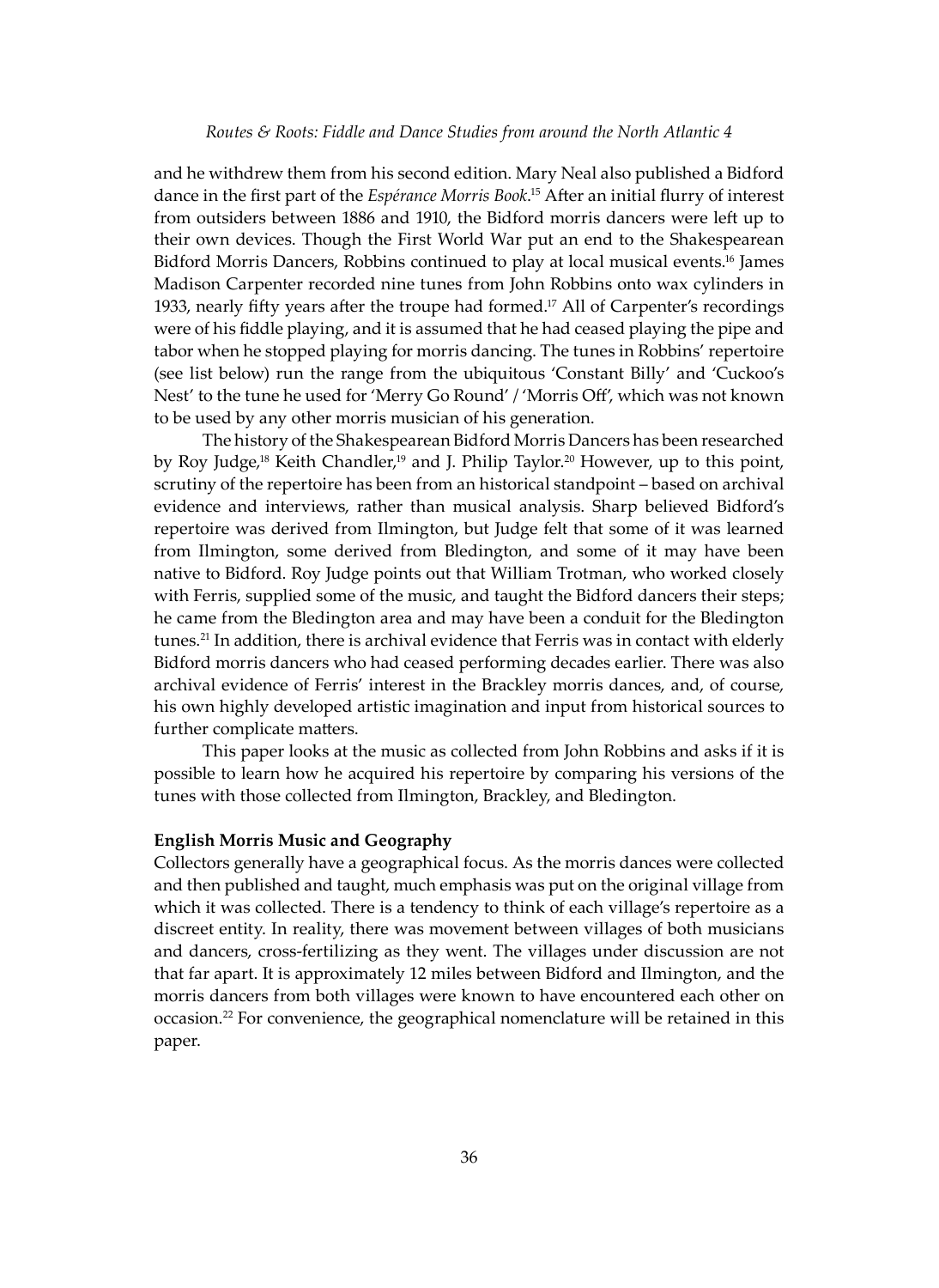## *John Robbins' Morris Repertoire*

Of the tunes performed by the Shakespearean Bidford Morris Dancers, there is music for the following, all collected from John Robbins:

'Abraham Brown' 'Billy and Nancy' / 'Brighton Camp' 'Bluff King Hal' ('Staines Morris') 'Constant Billy' 'Cuckoo's Nest' 'Devil among the Tailors' (fragment) 'Heel and Toe' 'Merry Go Round' / 'Morris Off' (Aarbeau's 'Morisque') 'Old Trunko' ('Trunkles') 'Old Woman Tossed Up' 'Princess Royal' / 'Cross Caper' 'Shepherd's Aid' ('Shepherd's Hey') 'Town Morris' / 'Green Garters' / 'Morris On' ('Hey Diddle Dis') 'We Won't Go Home til Morning'

Not all of these tunes that Robbins played for the Bidford Morris were collected. Some had been dropped from the repertoire by the time the collectors began their work. For a list of the contents of the first and second programmes, see Figure 2.

| First Programme 21 January    | Second Programme as performed on the 21 <sup>st</sup> |
|-------------------------------|-------------------------------------------------------|
| 1886, performed at the Falcon | day of January and repeated in diverse towns.         |
| Inn, Bidford:                 | 'Town Morris' or 'Green Garter'                       |
| 'Town Morris'                 | 'Shepherd's Hey'                                      |
| 'Constant Billy'              | 'Billy & Nancy'                                       |
| 'Shepherd's Aid'              | 'Princess Royal'                                      |
| 'Cross Caper'                 | 'Heel & Toe'                                          |
| 'Heel & Toe'                  | 'Merry-go-Round'                                      |
| 'Merry-go-Round'              | 'In Wooden Shoon'                                     |
| ʻIn Wooden Shoon'             | 'Bluff King Hal'                                      |
|                               | 'Young Colin'                                         |
|                               | 'Devil among the Tailors'                             |
|                               | 'Morning Star'                                        |
|                               | 'Valentine'                                           |
|                               | 'Old Trunko'                                          |
|                               | 'Saturday Night'                                      |
|                               | 'Constant Billy'                                      |
|                               | 'Old Woman tossed up in a Blanket'                    |
|                               | 'Black Joke'                                          |
|                               | 'Molly Oxford'                                        |
|                               | 'We Won't Go Home till Morning'                       |
|                               | 'Brighton Camp'                                       |
|                               |                                                       |

**Figure 2** Titles listed on the first and second programmes for the performances of the Bidford Morris Dancers, 1886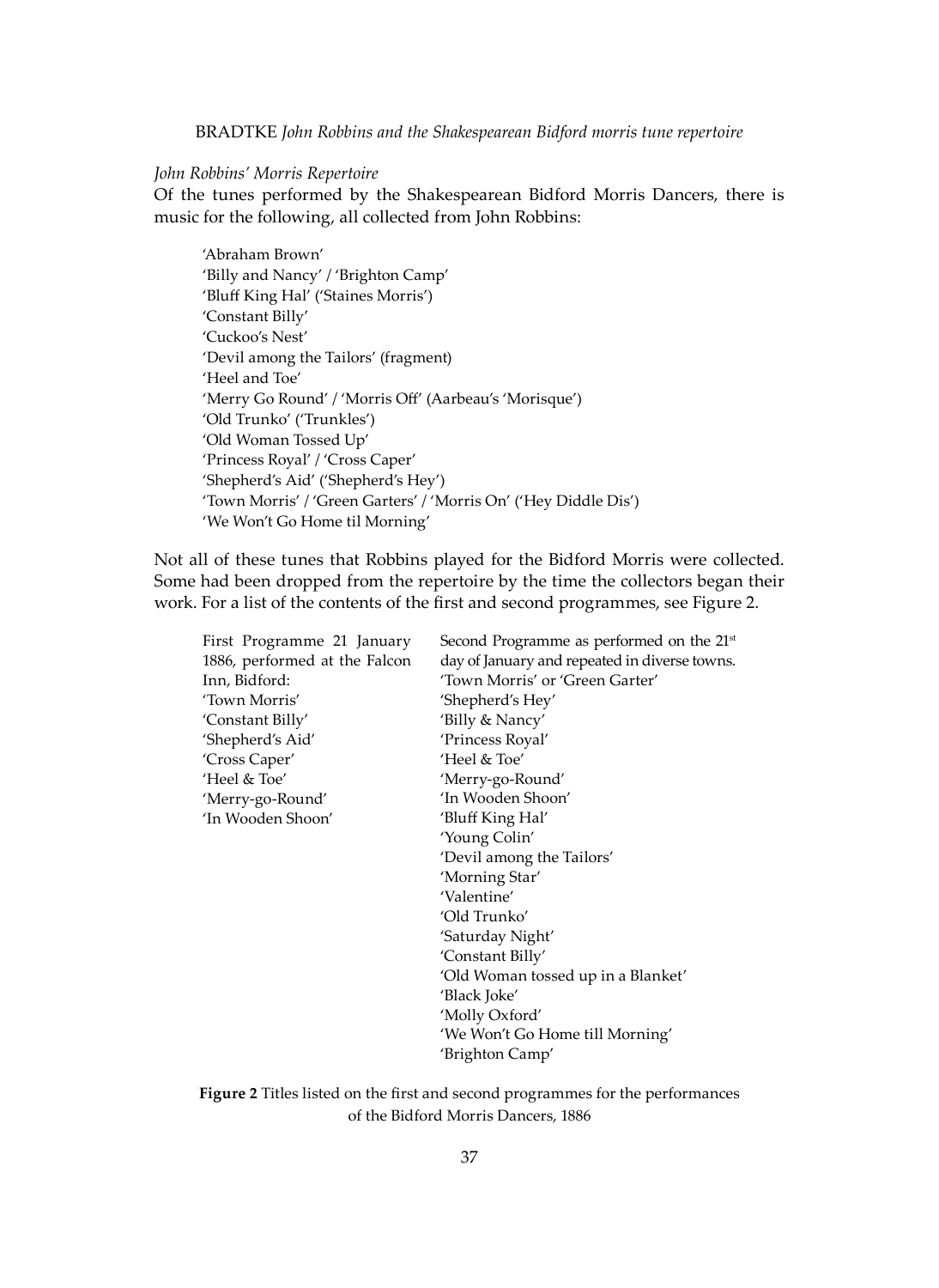Roy Judge attempted to pinpoint the origins of the Bidford dances, and attributed them thus: $23$ 

*Ferris* – 'Merry Go Round' / 'Morris Off' (Aarbeau's 'Morisque'), 'Bluff King Hal' ('Staines Morris')

*Old Bidford* – 'Constant Billy', 'Shepherd's Aid', 'Cross Caper' / 'Princess Royal', 'Town Morris'

*Ilmington* – 'The Old Woman Tossed Up in a Blanket', 'We Won't Go Home till Morning' & 'Cuckoo's Nest' (separately or combined), 'Abraham Brown' *Bledington* – Judge points out that William Trotman, who led the dancers, supplied some of the music and worked closely with Ferris, grew up in the Bledington area. $^{24}$  Judge also mentioned that titles that appear on the second programme, but subsequently ceased to be performed may have been derived from Bledington ('Black Joke', 'Molly Oxford', 'Morning Star', 'Young Colin', 'Saturday Night', 'Valentine'). 25 However he makes no connection between the long-term core repertoire and Trotman's Bledington influence.

#### **Methodology for Musical Analysis**

In comparing transcriptions of the Bidford tunes, it became apparent that John Robbins' melodies were very stable, and minor differences in note durations (dotting) are due to the interpretation of individual transcribers. The collected repertoires of Bledington, Brackley, and Ilmington were examined to see where they overlapped with Bidford. The list of Brackley dances in the Ferris MS was a false lead. Brackley was soon eliminated, as there were few titles in common, and their tunes were markedly different from the others. The tunes they held in common were transcribed in parallel notation, transposing as needed to aid in comparison.

The two main areas for attention were pitch and melodic contour. Pitches on strong beats are especially important, as weaker beats may be occupied with ornamentation of the basic melody line. Melodic contour was taken into account, as a similar line in transposition may indicate an adaptation. The Ilmington tunes used were collected from Sam Bennett, a fiddle player who had also learned his morris tunes from the Ilmington pipe and tabor player.<sup>26</sup> James Madison Carpenter recorded both Bennett and Robbins in the spring of 1933. The Bledington tunes were from various sources. Music notation in the Ferris MS was also consulted.

#### **The Tunes**

#### '*Abraham Brown (the Sailor)*'

Notation of 'Abraham Brown the Sailor' appears in the Ferris MS (42) without reference to the source. The tune was not collected from Bledington, nor does it appear elsewhere in the morris context. Judge notes that according to an 1886 newspaper account, the Ilmington morris men performed a dance with this title, but, unless the notation in the Ferris MS came from the Ilmington pipe player, it was never collected from Ilmington under this title. However, Robbins' playing of 'Abraham Brown' bears a very strong melodic resemblance to 'Bumpus o Stretton',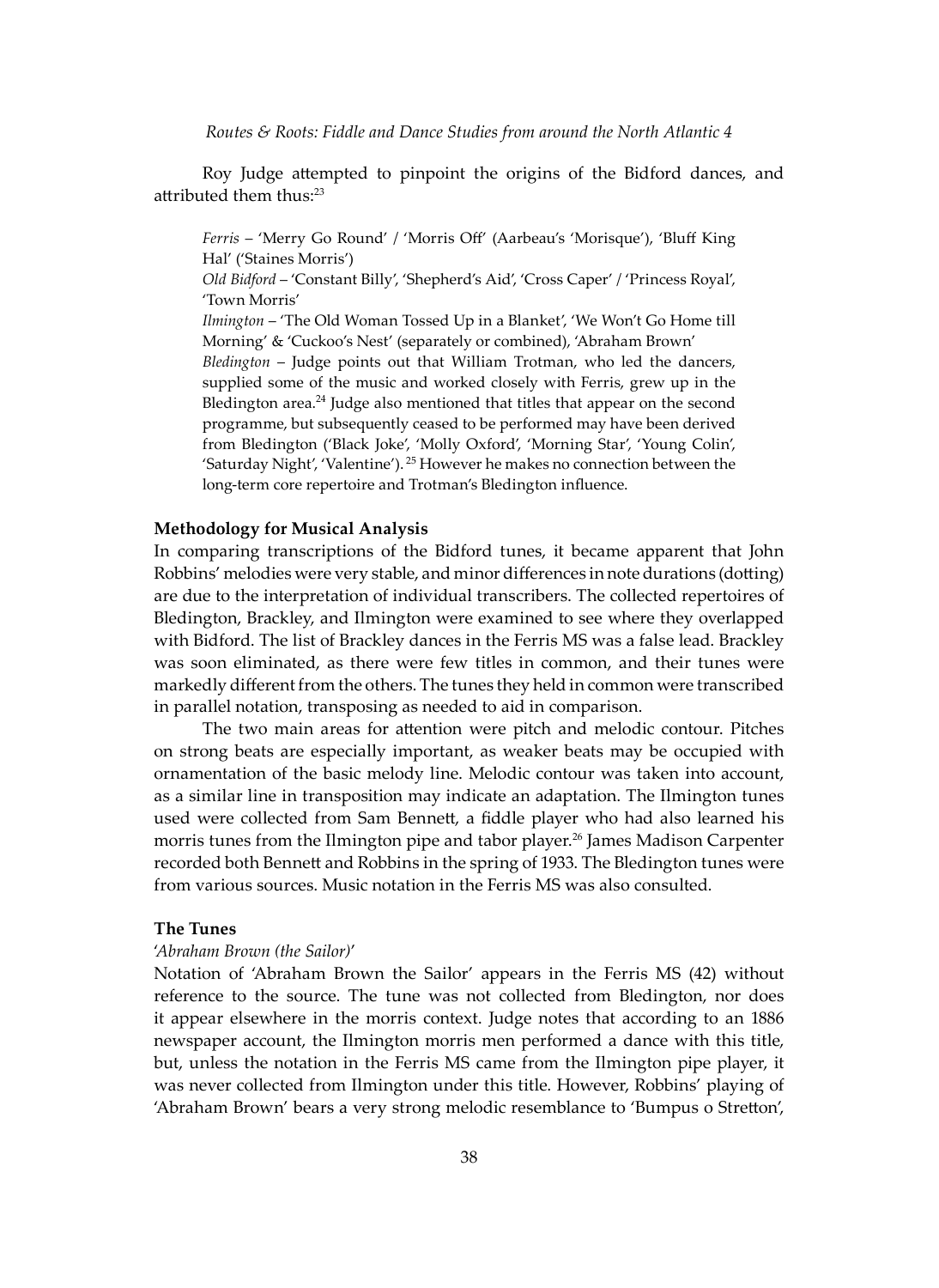an Ilmington parody of the well-known song. 'Bumpus o Stretton' was only collected from Sam Bennett, who may have created the parody.<sup>27</sup> While the two tunes share many traits, the third and fourth bar from the end have no notes in common. The rhythm of 'Abraham Brown' is simpler, reflecting the unsung text of the original song (see Figure 3). Robbins opts for a narrower range than Bennett, avoiding both the low d' and high d'''. Bennett played the Ilmington version in G, and this was transposed up to match Robbins' key of D. The tune hints at the close relationship between the Bidford and Ilmington morris repertoires. Although it is in the same tune family as 'Merrily Danced the Quaker's Wife', it does not appear in any guise elsewhere in the morris genre. This item was not listed on either programme.



**Figure 3** Extract from B section of 'Bumpus o Stretton' and 'Abraham Brown' showing limited range and fewer notes in the Bidford rendition

## *'Billy and Nancy' / 'Brighton Camp'*

'Brighton Camp' appears to be the tune used for a dance called 'Billy and Nancy' though both titles are listed on the second programme. Also known as 'The Girl I Left Behind Me' it was a hugely popular tune, though there is no record of it in the Ferris MS. Neither Bledington nor Ilmington had a morris dance to this tune. But 'Brighton Camp' was used for a ribbon dance display by Sam Bennett's Morris Dancers (a group of village girls). The transcription used for comparison is from Sam Bennett's performance in a 1926 sound film.<sup>28</sup> The Ilmington and Bidford tunes are nearly identical in the A and B parts (see Figure 4). However, Ilmington also included a C part that was not recorded in Bidford. This tune could have come from Ilmington, and been modified to fit the Bidford dance.



**Figure 4** Extract from 'Brighton Camp' showing very similar melodies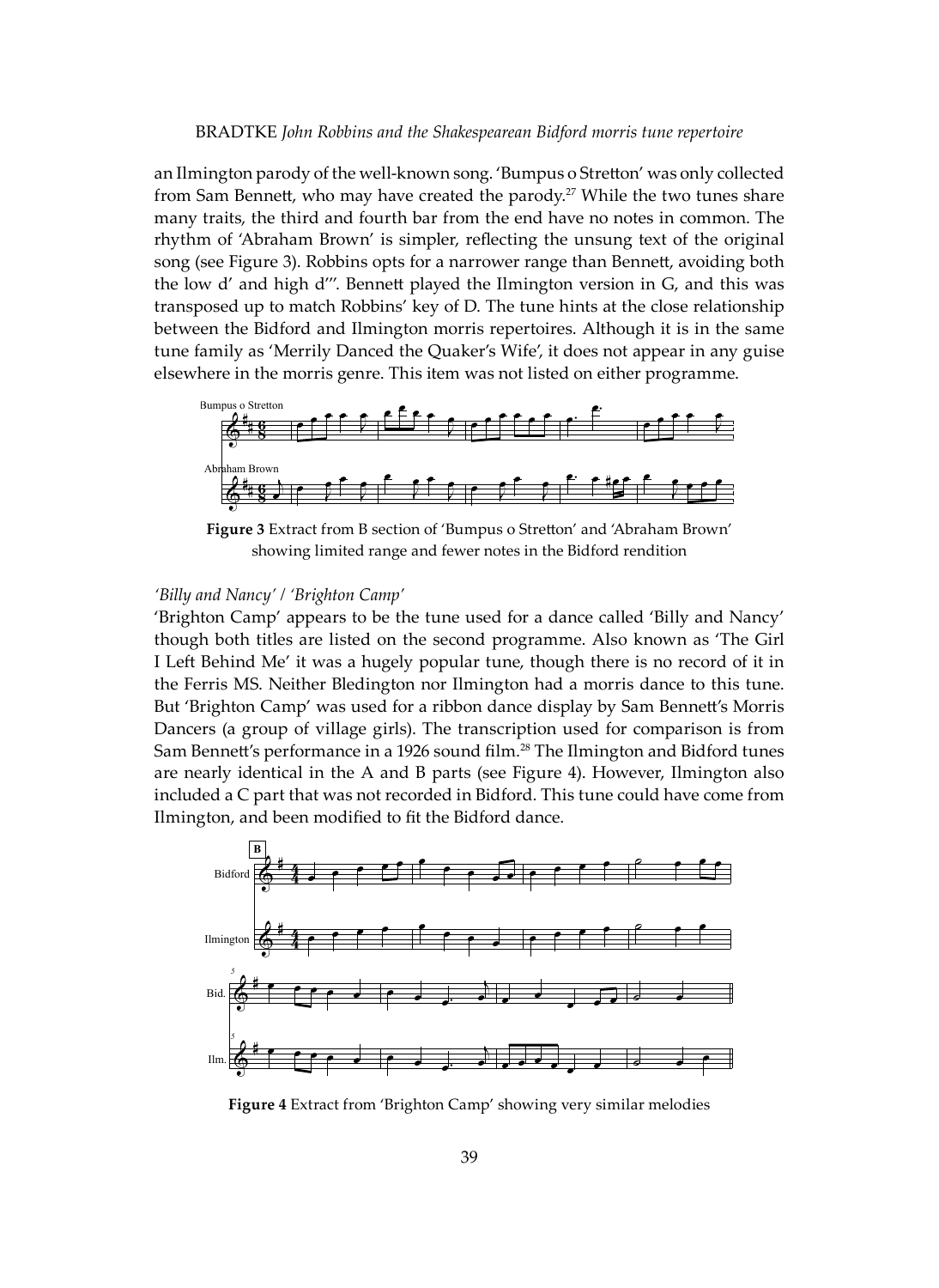*Routes & Roots: Fiddle and Dance Studies from around the North Atlantic 4*

## *'Bluff King Hal'*

'Bluff King Hall' is the Bidford title for a tune more widely known as 'Staines Morris'. It did not occur elsewhere in the morris context until the 1950s. It was in the Ferris MS (40) annotated with the statement 'Handkerchiefs – arranged not genuine'. This item was created by Ferris, an old tune to which he added choreography. Judge believes Ferris acquired it from Chappell.29 In comparing Robbins' playing with the Chappell version, it becomes apparent that he changed it from melodic minor to a major key (see Figure 5). The possible reasons behind this will be discussed later.



**Figure 5** Extract from 'Bluff King Hal' / 'Staines Morris' showing altered modality

*<sup>&#</sup>x27;Constant Billy'*



**Figure 6** Extract from 'Constant Billy' showing raised note in Bidford rendition

'Constant Billy' is probably the most popular melody in the morris genre. There is a copy of it (but only the A section) in the Ferris MS (40), it was used in Ilmington and a version of it was known in Bledington as 'Billy Boy'. When all the renditions are lined up, there is very little difference between them, and what there is occurs on unstressed beats. Statistically speaking the Bledington tune differs from the Bidford tune in twice as many places than the Ilmington tune. The Bledington melody replaces the longer notes with passing tones and arpeggios. In five places Ilmington and Bledington use the same pitches, while Bidford uses a different one. Robbins raises the leading tone to the dominant in a certain stepwise run, where the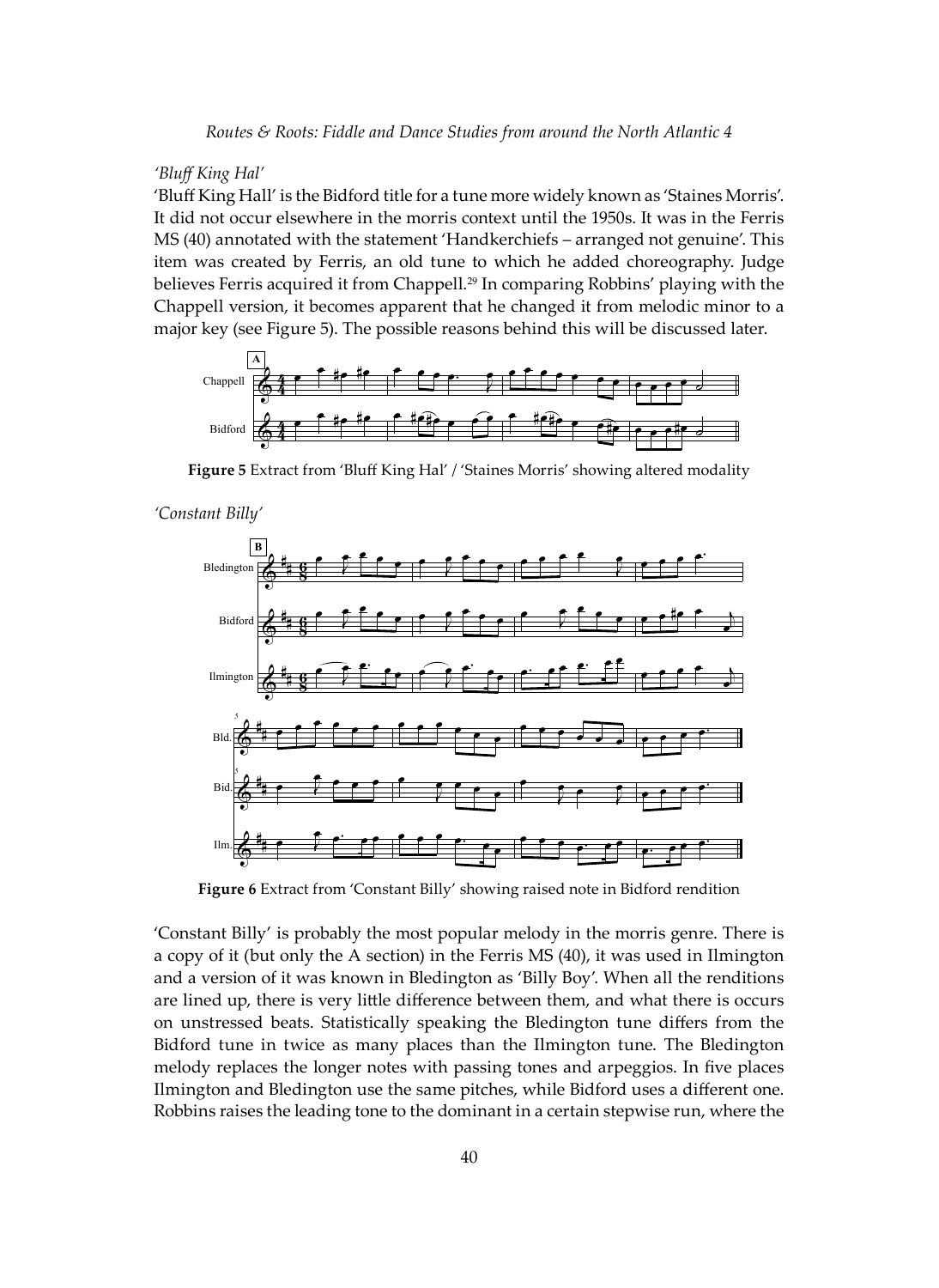other two do not (see bar four of Figure 6). Robbins originally played the tune in D; whereas Bennett played it in the more usual key of G. Do a few passing notes more or less point to the source of a tune? It seems a bit risky to say, given that it is one of the most commonly performed morris tunes. As there is no archival evidence of the old Bidford music, there is no proof to support or deny that it came from the old Bidford morris repertoire, as Judge suggested.

## *'Cuckoo's Nest'*

This is another widespread melody, which can be very diverse in interpretation. Robbins' 'Cuckoo's Nest' only uses one strain of the tune, what is usually the B part in Britain. The A part is present in the Ferris MS, but the notation bears scant resemblance to what Robbins played. His tune is more closely related to the Ilmington version; yet again he avoids the minor mode. In bar 5, where the lines do not coincide, they follow the same contour, and Robbins continues this motif instead of following either of the other two lines very closely (see Figure 7). Judge suggested this tune came from Ilmington. If so, the tune diverged between Arthur's teaching and Robbins' and Benne�'s performances.



**Figure 7** 'Cuckoo's Nest'

## *'Devil among the Tailors'*

A popular social dance tune, but not in common use among morris dance musicians. The melody was only collected by Sharp in 1906. The tune does not appear in the Ferris MS, or on the first programme, and, given that neither Graham nor Carpenter collected this item, it seems to have had a very brief tenure in Robbins' repertoire.

## *'Heel and Toe'*

'Heel and Toe' describes the footwork used in the dance. This same melody is known as 'General Monk's March' in Bledington, but was not collected in Ilmington. The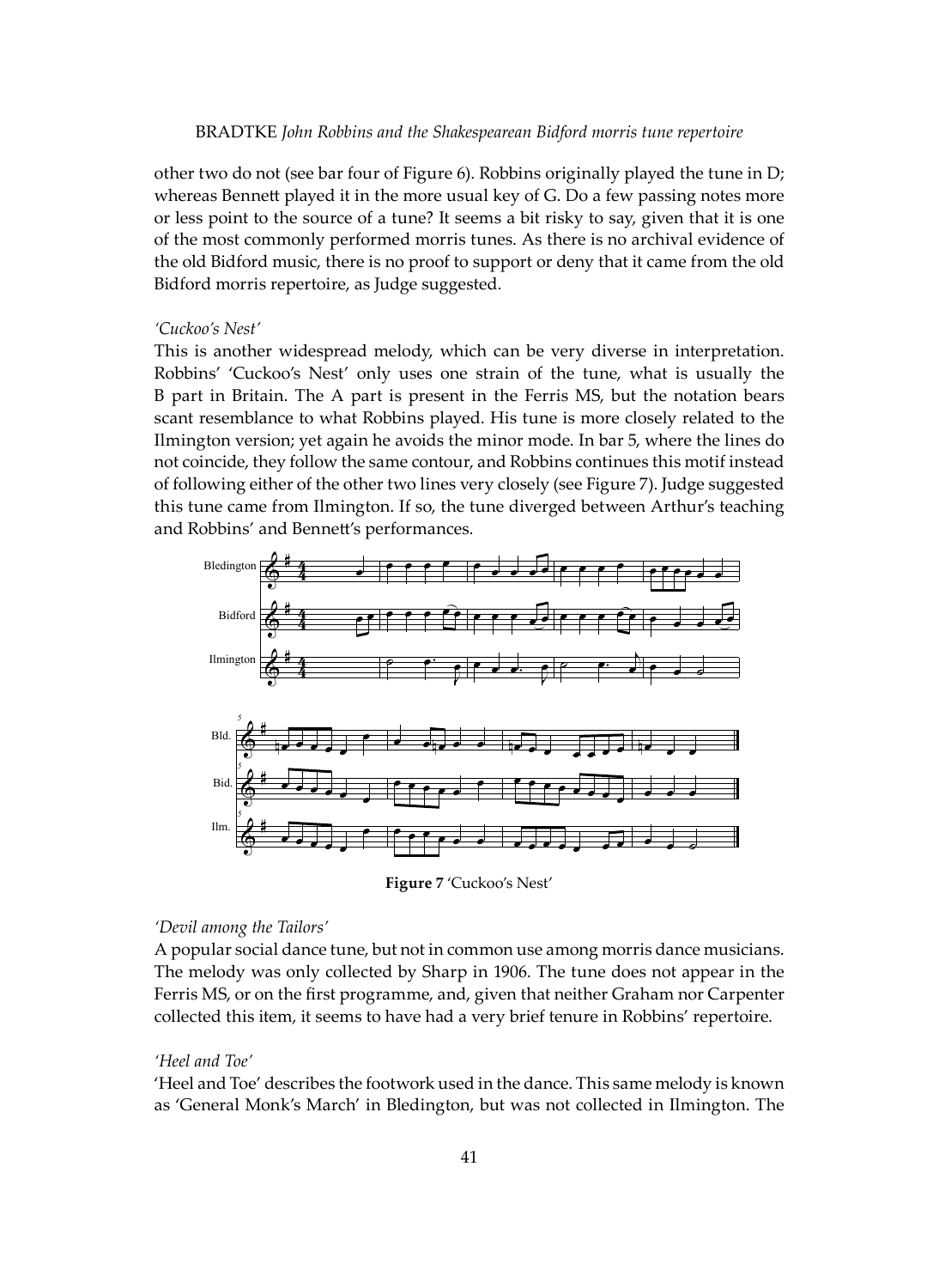two versions coincide on all the strong beats, and many other notes as well. This title was on the first programme, and musically and historically speaking it is highly likely that it came from Bledington.

## *'Merry Go Round / Morris Off'*

In MS 55, Ferris noted next to this tune 'The air of the Morris dance sometimes – an exact copy of the original – rather odd!', and the music appears two other times in the collection. It was originally published as 'Morisque' in Arbeau's *Orchesography30* in the sixteenth century, though Ferris cited Smith's *Festivals, Games, and Amusements* as his source,<sup>31</sup> only Bidford used it for morris dancing, but it persisted throughout the Shakespearean team's life. When Sharp collected it, he believed that it was living proof of the unbroken history of the morris genre. He wrote in the first edition of *The Morris Book*, 'Here in truth is a signal instance of that persistence and continuity which is always cropping up, to the lasting amazement and delight of the student of Folk-music'.32 Robbins' playing does not vary from the original notation. This item is an unabashed Ferris invention combining an ancient tune with unusual choreography.

## *'Old Trunko'* ('*Trunkles*')

Sharp collected 'Old Trunko', though it seems to have been on its way out of the repertoire because Graham and Carpenter did not collect the tune. It was a late addition to the tour, as the title is absent from the first programme, and present on the second. The tune was not found in Ilmington, though it was known in Bledington. Between the Bledington and Bidford versions, the A and C sections of the melody are nearly identical, but the B sections are distinctive; matching up only in the last two beats of the second bar, and the final bar. Unlike other instances of divergence, this is not a case of transposition. The tune was fairly common in the morris context. Perhaps this is evidence of the pre-revival Bidford?

## *'Old Woman Tossed Up in a Blanket'*

'Old Woman' was in the Bidford repertoire from the second programme onwards. Judge thought it may have come from Ilmington, as it appears in the Ferris MS (54) in a rough state, which implied it was noted in the field. He cited a newspaper account of Ferris taking down unnamed tunes from unidentified old men, location also unknown. This could have been one of those tunes, but it gets us no closer to identifying the source. This tune is also known as a nursery rhyme. Bidford, Bledington, and Ilmington all had versions. When the three collected tunes are compared (see Figure 8), there are a few more notes in common between Ilmington and Bidford, but not enough to say conclusively that it came from Ilmington. In bars where Bidford differs from the others, Bledington and Ilmington are o�en in agreement, while Bidford has the same passage transposed down a fourth or fi�h. The B section of the tune in the Ferris MS differs substantially from the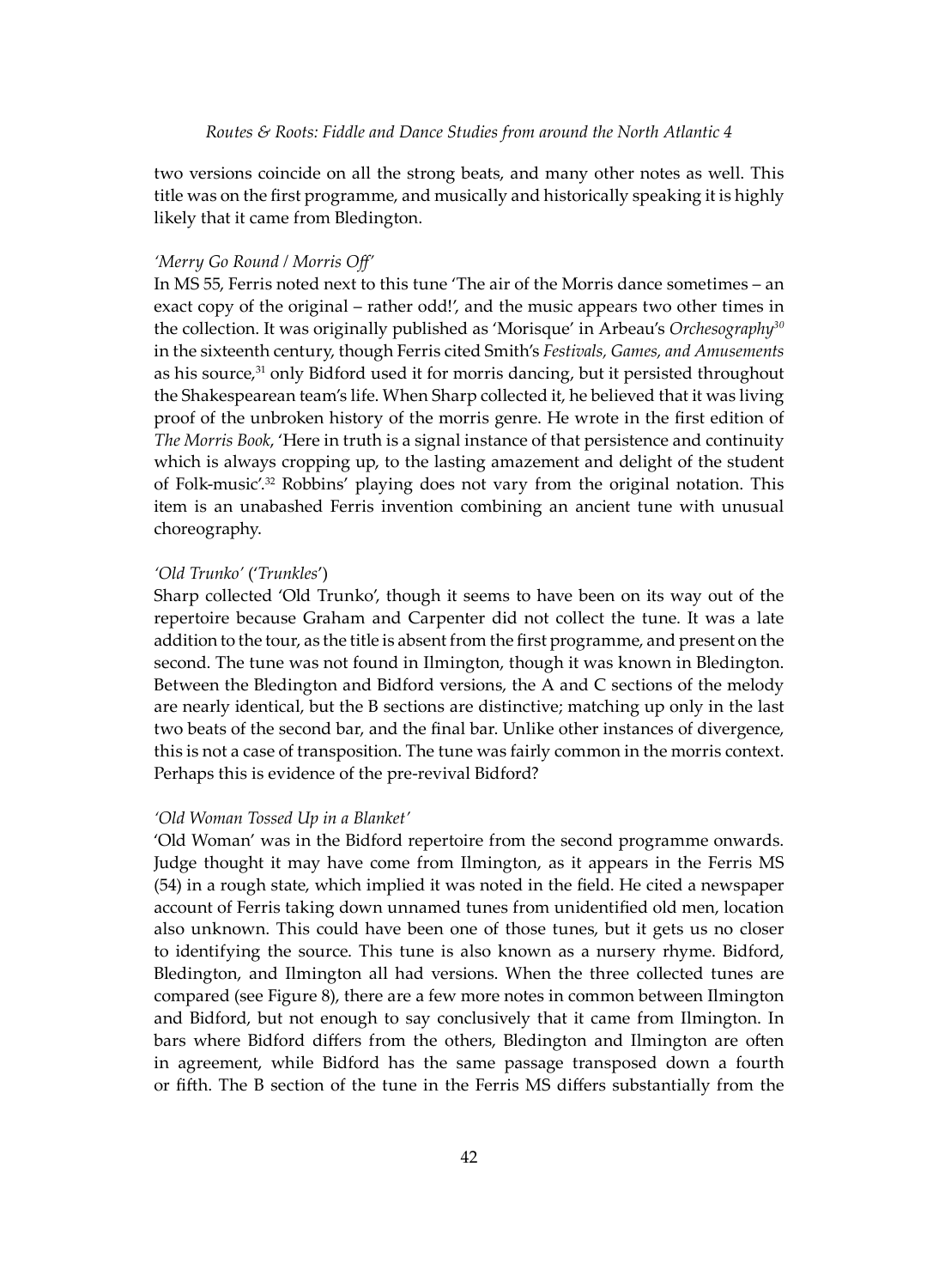version Robbins played. Whatever the source, Robbins appears to have made some adaptations, mainly transposition.



**Figure 8** 'Old Woman Tossed up in a Blanket'

## *'Princess Royal / Cross Caper'*

'Princess Royal' is another widely distributed tune with many local variations. In Ilmington it went by the title 'Nelson's Praise'. This item appears in Robbins' repertoire from the first programme through to 1933 when Carpenter collected it. A fragment of the tune is included in the Ferris MS (54). The title on this page is 'Cross Caper' and this was a descriptive title associated with the choreography. The Bidford and Ilmington versions are both in a major key; Bledington's is not (see Figure 9). The Bidford version is more ornamented than the Ilmington version, however they almost always coincide on the strong beats. Musically speaking, there is variation enough to indicate that all three renditions had different sources. We cannot claim an Ilmington origin because Ferris did not meet the Ilmington men, and Robbins did not go to Ilmington until a�er the first programme was printed. If, given the chronology, it did not come from Ilmington, and musically it does not appear to be from Bledington, then Judge's proposal that it is of old Bidford stock looks very attractive, though unverifiable.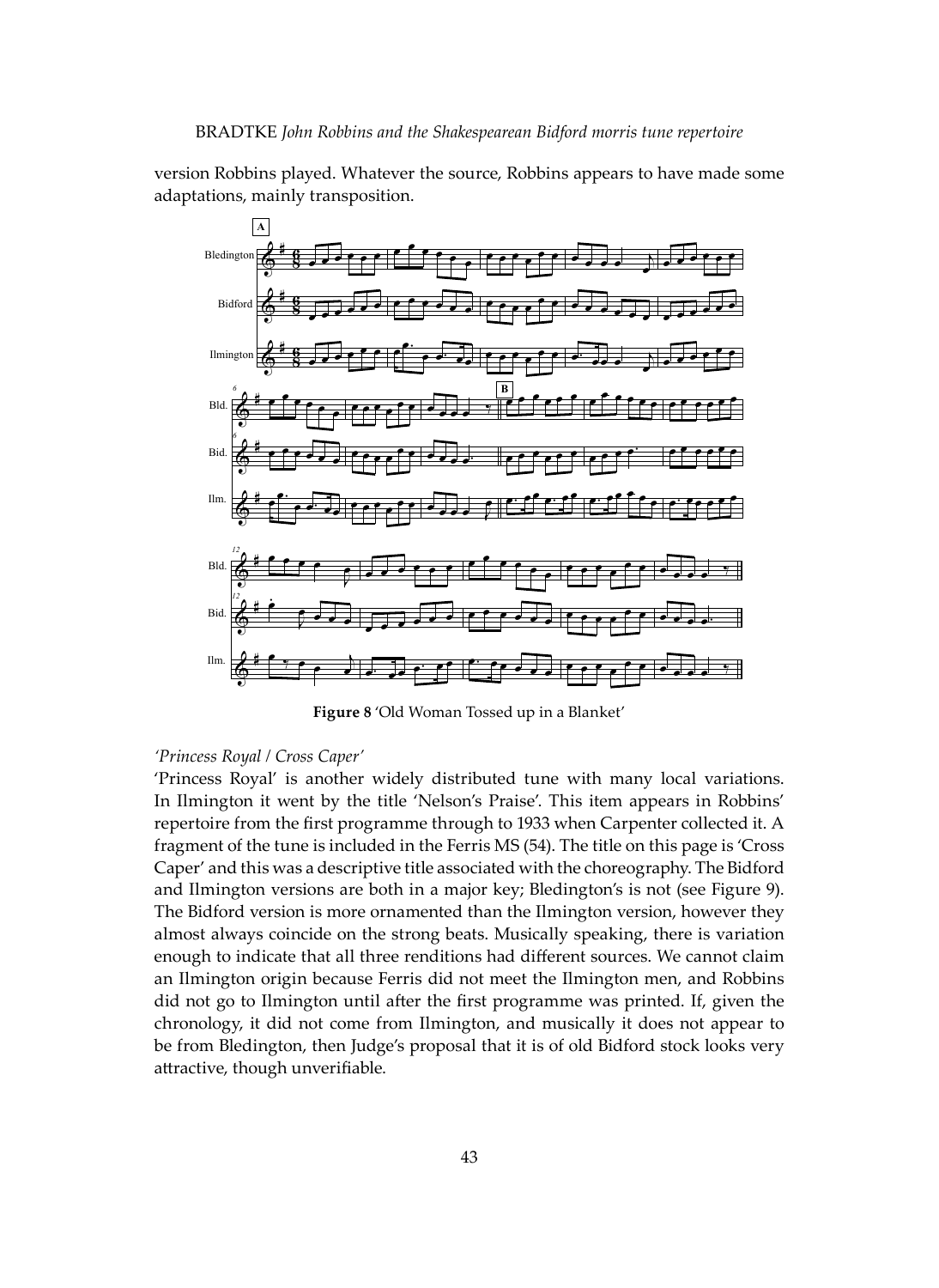

**Figure 9** 'Princess Royal' three distinctive versions

#### '*Shepherd's Hey*'

This is another popular morris tune, and again the three collected melodies are very close, as is the tune in Ferris' MS (40). Robbins' version is exactly the same as that which appears in the Ferris MS. The first programme lists it as 'Shepherd's Aid' and the second as 'Shepherd's Hey', the latter being the usual title. According to Judge, 'Sharp suggested later that the Bidford "Shepherd's Hey" was derived from Ilmington, but this seems doubtful in view of the fact that at the beginning of the tour Ferris had not yet met Joseph Johnson the foreman, or any other of the Ilmington men'.33 He also suggests that this may have been from the pre-Ferris Bidford morris,<sup>34</sup> though without providing solid evidence. The Bidford, Ilmington,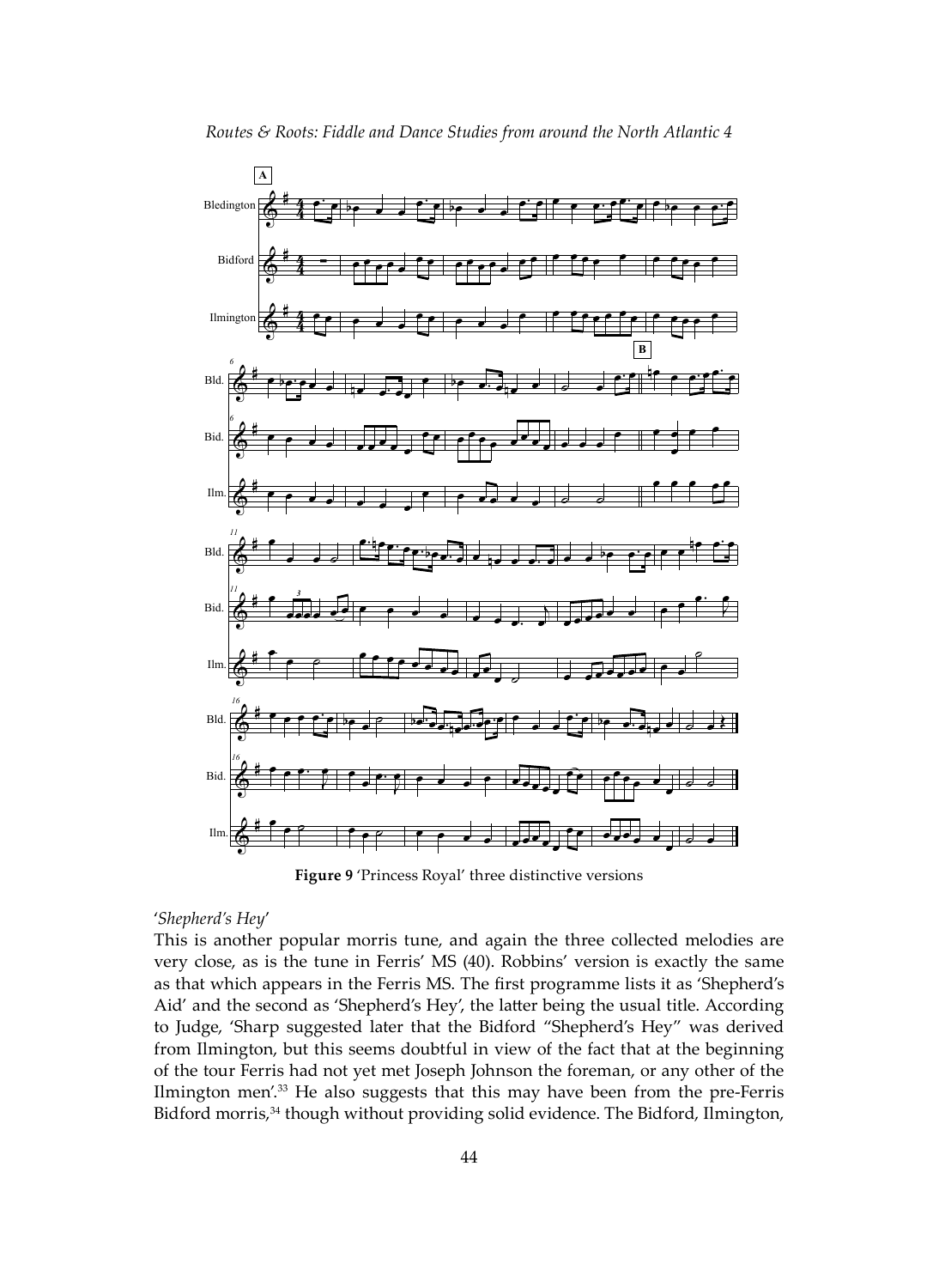and Bledington melodies are nearly identical, so there is no way to determine the source by studying the music. While unlikely that it came from Ilmington, it could have easily been from Bledington.

## '*Town Morris*' / '*Green Garter*' / '*Morris On*' ('*Hey Diddle Dis*')

Judge wrote, 'In 1910 de Ferrars gave Sharp the tune for what he called "Bidford Town Morris", which may seem to indicate some kind of local connection for this dance.<sup>'35</sup> Judge surmises that because Ferris called this 'Bidford Town Morris' it may have been part of the original Bidford heritage. Despite its alleged local origins, it faded from the repertoire and was not collected by Carpenter, nor was it ever collected in Ilmington. Passing notes aside, the Bidford and Bledington renditions are nearly identical until the last three bars. In the penultimate bar there is again an example of the same melodic shape transposed down a fourth. As it is not a widespread melody, the close correspondence between the two variants may indicate that the music, at least, was heavily influenced by Bledington and adapted by Robbins (see Figure 10).



**Figure 10** 'Bidford Town Morris' / 'Hey Diddle Dis'

## *'We Won't Go Home til Morning'*

This was a popular song tune that entered the repertoire of dance musicians. To complicate ma�ers, this tune was combined with 'Cuckoo's Nest' in Bidford's performances. Judge believed both tunes may have come from Ilmington, though only 'Cuckoo's Nest' appears in the MS. As a morris tune, 'We Won't Go Home til Morning' only occurs in the Bidford repertoire, however, Sam Benne�'s Ilmington Morris Dancers (pre-teen girls) were filmed performing a hand-clapping dance to this melody.36 The Ilmington and Bidford versions of the tune include several identical bars, the Bidford version being generally more ornamented. Even when they differ, the strong beats still agree. Judge asserts that it represents part of the Ilmington influence.<sup>37</sup> It could have come from Ilmington, but as it was such a wellknown tune outside of the morris context, it is hard to discount another source.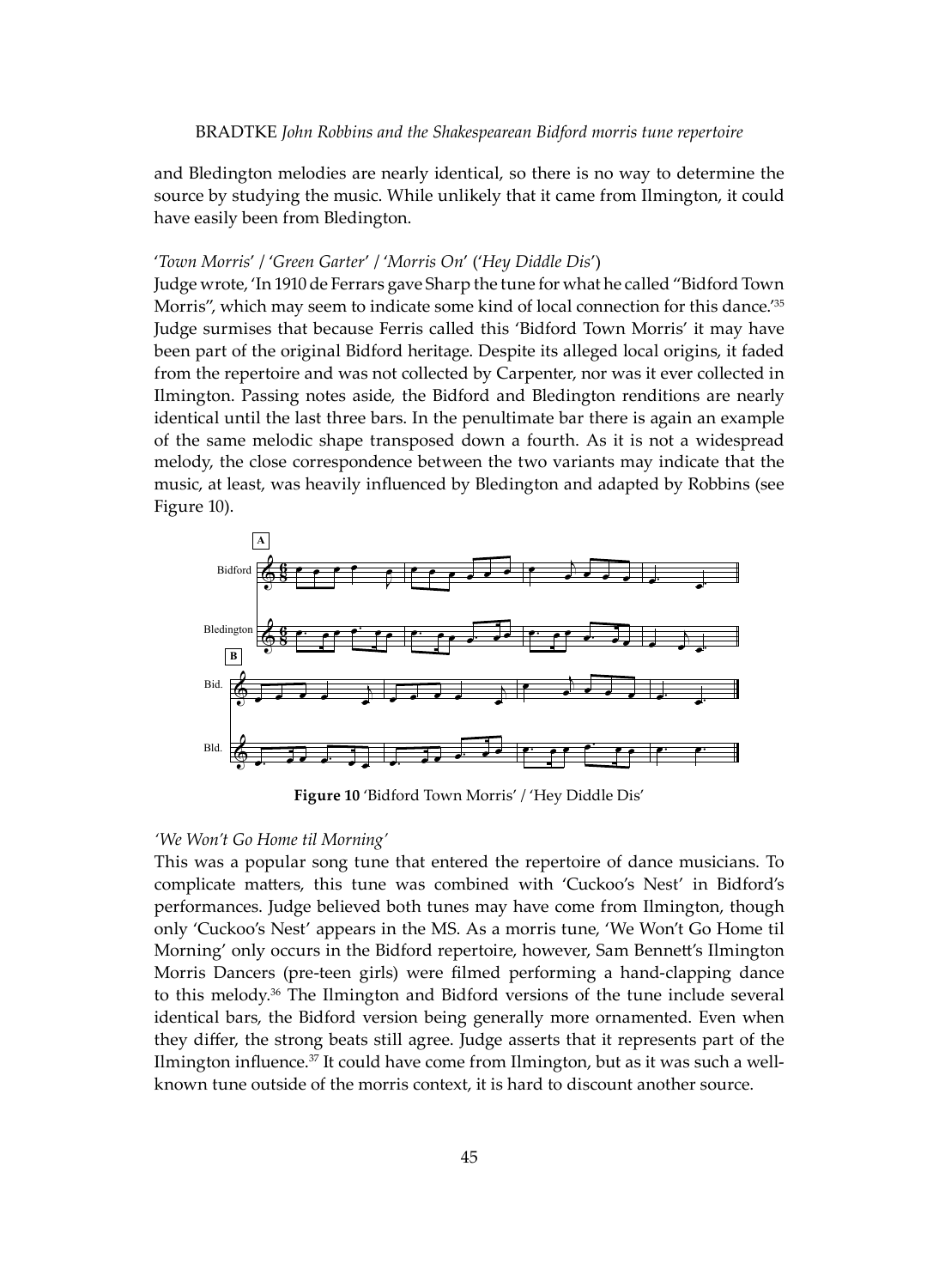#### **Judge's Suggested Sources versus Musical Analysis**

Of Judge's suggestions, the musical evidence supports Ferris as the source for 'Merry Go Round' / 'Morris Off' (Arbeau's 'Morisque'). 'Bluff King Hal' ('Staines Morris') may be also safely viewed as a Ferris addition, with adaptation on the part of Robbins. The latter tune shows how the notations in the Ferris MS do not always reflect the melodies as played by Robbins.

The musical evidence is not very strong for Judge's conjecture that 'Constant Billy', 'Shepherd's Aid', and 'Town Morris' were relics of the older Bidford repertoire. 'Constant Billy' and 'Shepherd's Hey' were too widespread and not distinctive enough to warrant such a conclusion. The latter could have come from Bledington, though, musically speaking, it does not differ significantly from the Ilmington tune. 'Town Morris' on the other hand may have been derived from Bledington. 'Old Trunko' differs significantly from the Bledington version, which may indicate an old Bidford origin, as this tune was not found in Ilmington. 'Cross Caper' / 'Princess Royal', while closely resembling the Ilmington version, was in the repertoire before Ferris and Robbins met the Ilmington men, which makes Judge's assertion of its Bidford origins a strong possibility. But as there is no extant music a�ributed to the old Bidford tradition, the source of these tunes is still a matter of speculation.

Of the dances he ascribed to Ilmington, 'The Old Woman Tossed Up in a Blanket', is chronologically possible, but the musical analysis is inconclusive. If it came from Ilmington, it was changed during transmission. 'We Won't Go Home til Morning' and 'Cuckoo's Nest' (separately or combined) are feasible. The former was not collected in Bledington and the latter agrees more with the Ilmington version. 'Abraham Brown', when compared to 'Bumpus o Stretton' is a distinct possibility, given the otherwise rarity of the tune in the morris context and its late introduction to the repertoire.

The items that Judge associated with Bledington were never collected from Robbins and are not included here. Of the rest of the tunes, 'Devil Among the Tailors' is a complete unknown, as it did not occur elsewhere in the morris context, and was not in Ferris's notes. 'Billy and Nancy' / 'Brighton Camp' is musically close to Sam Benne�'s Ilmington version of 'Brighton Camp' but lacking the C part. It could have been from Ilmington, adapted by Robbins. 'Heel and Toe' bears a strong resemblance to the Bledington tune and was not collected from Ilmington.

#### **Musical Observations**

Some generalizations can be made from the results of the musical analysis. When there is a close correspondence between musical examples, it is usually a very well known melody, such as 'Shepherds Hey' and 'Constant Billy'. The points where the Bidford tunes differ from the others fall into the following categories:

- 1. The Bidford examples often feature transposition of a melodic line ('Old Woman Tossed up in a Blanket', 'Town Morris').
- 2. The Bidford examples may avoid chromaticism, especially in the raised and lowered pitches of the melodic minor scale ('Bluff King Hal').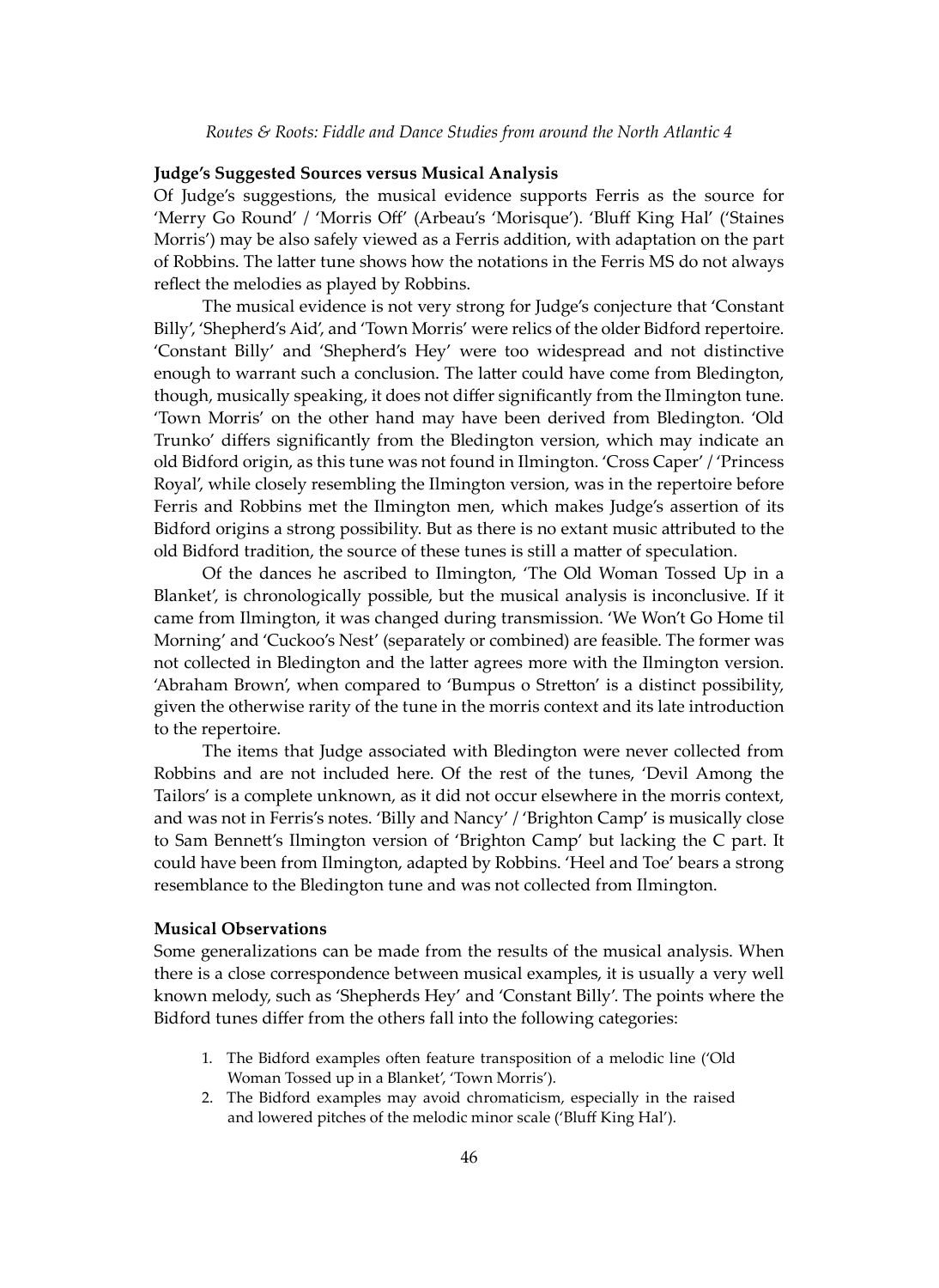- 3. Although a skilled fiddle player, there are times when Robbins limits the range of pitches he plays ('Abraham Brown', 'Heel and Toe').
- 4. Robbins sometimes plays in keys not favoured by other morris fiddle players ('Abraham Brown', 'Cuckoo's Nest').
- 5. Robbins sometimes omitted entire sections of well-known tunes ('Cuckoo's Nest', 'Brighton Camp').
- 6. Robbins did not always play the tunes as notated in the Ferris MS ('Bluff King Hal', 'Cuckoo's Nest').

All of these traits are evidence of some form of adaptation of the tunes. Abbreviating the melody by leaving out sections was likely done to fit the needs of the choreography. The other adaptations may have derived from Robbins' use of the tabor pipe as a melody instrument.

## **The Pipe and Tabor Connection**

The English tabor pipe was well on its way out of use by morris dancers by the time Ferris began to reconstruct and revive morris dancing.<sup>38</sup> For the earliest performances of the Shakespearean Bidford Morris Dancers, Robbins played the fiddle. But in mid-February 1885 he was sent to Ilmington to study with James Arthur, the local piper. Sam Bennett, the Ilmington fiddle player (and three years Robbins' senior) had also learned the Ilmington morris tunes from Arthur. According to a letter written a�er the fact from Ferris to Sharp, the instrument used during the tour was in poor playing condition due to age, and he fiddled for most of the dances.39 It appears that Robbins went on to play the pipe and tabor for at least some of the dancing that took place a�er the tour. There is a photograph taken by Sir Benjamin Stone at Stratfordupon-Avon of the Bidford dancers and John Robbins with pipe and tabor.<sup>40</sup> Bennett was photographed on two occasions with a tabor drum (but no pipe), and there is no evidence that he played the pipe and tabor in performance.

If these two men learned at least some of the tunes from the same person, why are their renditions different? Bennett learned directly on the fiddle. Arthur probably instructed Robbins to play the tabor pipe itself, imparting both technique and repertoire. The differences between the two instruments used in the learning process may account for some of the differences in the final performance.

Not being a piper, the author consulted with two experts on the English tabor pipe, Steve Rowley, chair of the Taborers Society, and Norman Stanfield, an ethnomusicologist. In an e-mail Rowley wrote:

We can usually determine pipe and tabor tunes by the way in which they fit on the pipe [. . .] At the turn of the century there were a number of pipes around with slightly (or sometimes greatly) different thumb hole positions and limitations in the upper range. Tunes were adapted to work with these restrictions.41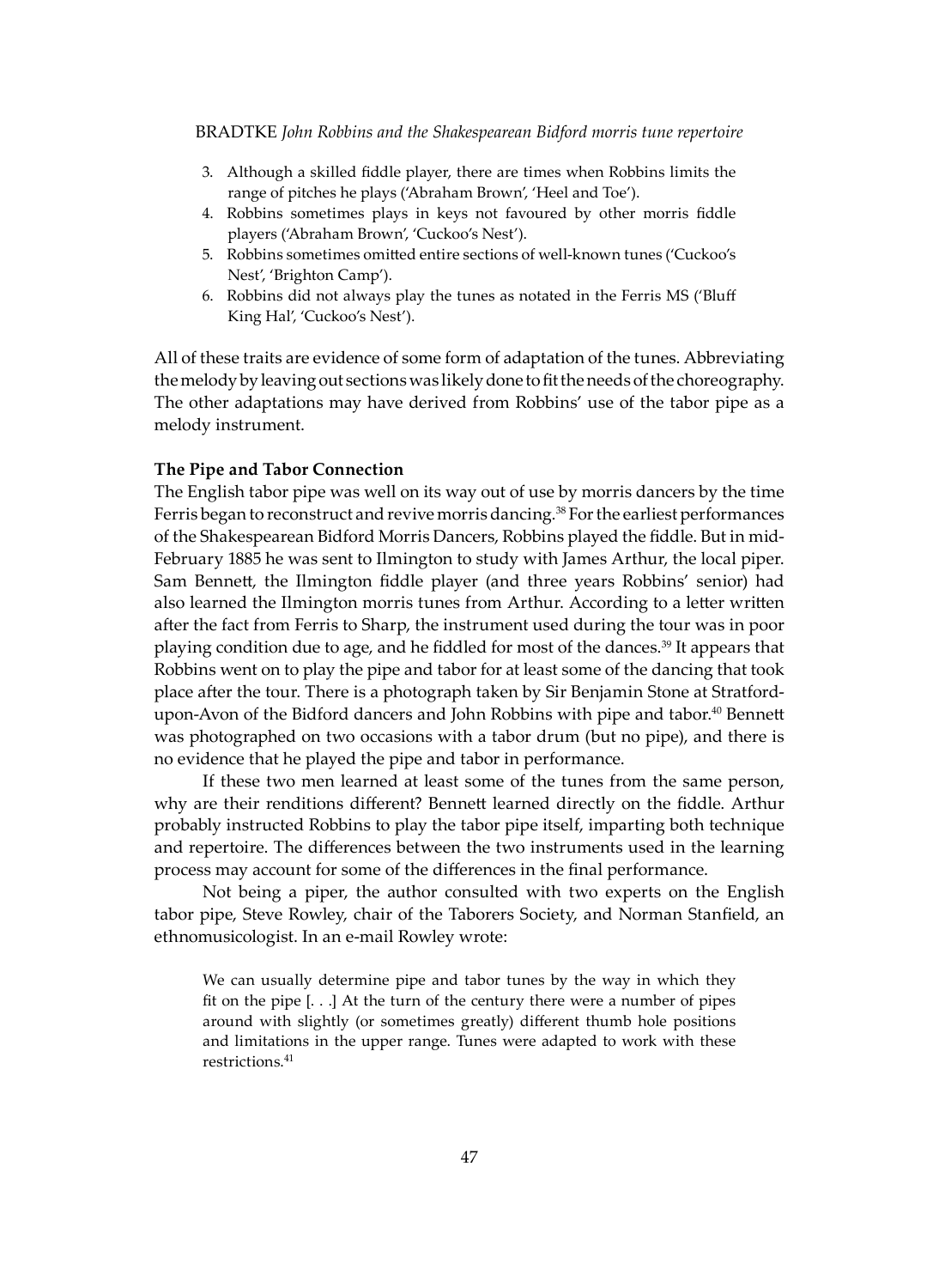Passages in certain tunes where Robbins plays what appears to be transpositions into a lower register, or alterations to avoid chromatic notes may be due to the restrictions of the tabor pipe. Conversely, Robbins' unusual use of the raised pitches in 'Constant Billy' suggests that this tune was not learned on the tabor pipe, but rather on the fiddle. This may be confirmed by its presence in the first programme – before he went to Ilmington to learn the tabor pipe.

Where the tabor pipe influence is most strongly felt is in Robbins' version of 'Bluff King Hal' ('Staines Morris') (see Figure 5). Taking his cue from the raised f'' and g" in the first bar, he plays it in a major key, ignoring all the f" and g" and c" naturals in the original melodic minor. This seems odd given Robbins' otherwise proficient fiddle technique. Stanfield explained, 'The pipe has a devil of a time playing music with any chromatic changes, even if it's the two penultimate notes of melodic minor'.42 Rowley agreed, and supplied a clue as to what sort of pipe Robbins may have played. He wrote,

It ['Staines Morris'] is not easy on an 'English' tabor pipe, which uses a TTS (tone, tone, semitone) fingering system. To get the g'' sharp you need to play an  $a''$  and place your little finger over the end of the pipe to lower it.<sup>43</sup>

He said this was not a technique used on the common English tabor pipe. However, there was another type of pipe known as the galoubet (which used a tone, tone, tone scale), most widely found in Provence. Rowley wrote 'On a galoubet the Bidford version it is a doddle. The g'' sharp is an open thumb hole.' and 'That version of "Staines" is exactly what you would play on a galoubet. So easy.'44 Ferris had tried on several occasions to obtain a working English pipe from retired morris musicians with no success. However, the galoubet was commonly found in England and appears to have been a viable alternative.45

In answer to the inevitable question, why play a tabor pipe adaptation on a fully chromatic instrument like the violin? Rowley replied: 'I find that the tabor pipe versions become the versions that I play on other instruments, e.g. concertina, even though those instruments don't have the same constraints as the tabor pipe.'46

#### **Conclusion**

The attempt to discover the origins of John Robbins' morris repertoire through musical analysis has produced mixed results. Although sometimes the music supports the archival evidence, in just as many cases the outcome is inconclusive, or even contradictory. The more popular tunes are so similar to other versions that the slight differences could be a ma�er of individual style. It is dangerous to put too much emphasis on such minor points of similarity and divergence. Moreover, the restrictions of the tabor pipe used while learning some of the repertoire may account for many of the distinctive passages in Robbins' melodies. While it is tempting to a�ribute the pipe and tabor influenced music to James Arthur and the Ilmington tradition, it is important to understand that this was not the sole source. Robbins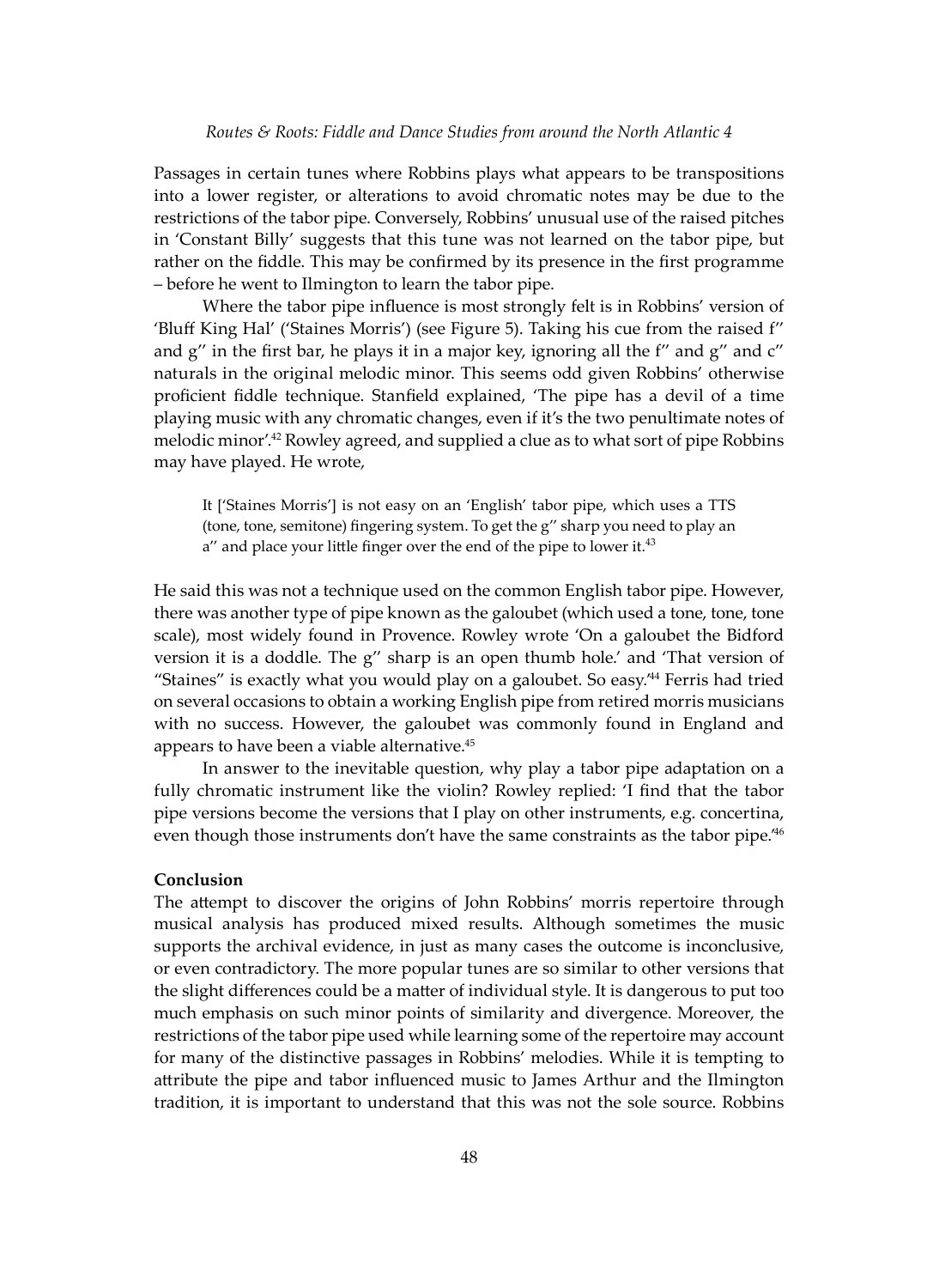demonstrated, with his unique interpretation of 'Staines Morris', that he was equal to the task of adapting tunes to the tabor pipe scale.

**Notes**

1 Roy Judge, 'D'Arcy Ferris and the Bidford Morris', *Folk Music Journal*, 4 (1984), 443–80 (p. 444).

2 Judge, p. 446, reproduced a photograph of him in an elaborate Elizabethan-styled costume as the 'Lord of Misrule' complete with staff, crown, and a long, ersatz e rmine-trimmed cape.

3 Judge, p. 447.

4 Judge, pp. 447–48.

5 Judge, p. 448.

6 The pipe is an end blown duct flute with three or four finger holes, played with one hand. The player typically also strikes a tabor (type of snare drum) with a stick held in the other hand. 7 Judge, p. 451.

8 Photographs of the first and second programmes from the 1886 performances are reproduced in Judge, pp. 450 and 458.

9 Keith Chandler, 'Musicians in 19th Century Southern England: No 16, John Robbins of Bidfordon-Avon, Warwickshire (1868-1948)', *Musical Traditions, Article MT 189*, 2006 <http:// www.mustrad.org.uk/articles/> [accessed 13 January 2010].

<sup>10</sup> Keith Chandler, *Ribbons, Bells, and Squeaking Fiddles: The Social History of Morris Dancing in the English South Midlands, 1660–1900* (Enfield Lock Middlesex UK: Hisarlik Press for the Folklore Society, 1993), pp. 140–41.

<sup>11</sup> Keith Chandler, 'Musicians in 19th Century Southern England: No 16, John Robbins'.

<sup>12</sup> J. Philip Taylor, 'Bidford on Avon and Its Morris Tradition', 1982, unnumbered leaf before p.

82. This is a typescript that may exist in multiple copies, one of which is deposited in the Vaughan Williams Memorial Library in London.

<sup>13</sup> John Graham, *Shakespearean Bidford Morris Dances: with an introduction, description of the dresses and the dances, and hints on adaptation to schools* (London: J. Curwen & Sons, 1907).

<sup>14</sup> Cecil James Sharp and Herbert C. MacIlwaine, *The Morris Book: A History of Morris Dancing with a Description of Eleven Dances as Performed by the Morris-Men of England* (London: Novello, 1907).

Piano arrangements were also published in *Morris Dance Tunes* (London: Novello, 1907).

<sup>15</sup> Mary Neal, *The Espérance Morris Book: A Manual of Morris Dances, Folk-Songs and Singing Games, Part I* (London: Curwen, 1910).

<sup>16</sup> Chandler, 'Musicians in 19th Century Southern England: No 16, John Robbins'.

<sup>17</sup> James Madison Carpenter, 'The James Madison Carpenter Collection', Library of Congress, American Folklife Center, Archive of Folk Culture, AFC 1972/001.

<sup>18</sup> Judge, pp. 443–80.

<sup>19</sup> Keith Chandler, *Shakespearean Bidford Morris Dances: A Source Book* (Eynsham, Oxon: Chandler Publications, 1985).

<sup>20</sup> Taylor, 'Bidford on Avon and Its Morris Tradition'.

 $21$  Judge, p. 449 and endnote 31.

<sup>22</sup>Judge, pp. 471–72.

<sup>23</sup> Judge, pp. 455-56.

 $24$  Judge, p. 449 and footnote 31.

 $25$  Judge, p. 466.

<sup>26</sup> Sam Bennett, Letter to Douglas Kennedy, 28 January 1948, VWML Library Collection, AL Benne�.

 $27$  Bumpus is a popular surname in Stretton-on-Fosse, which is not far from Ilmington, and

Bennett had a number of similar ditties in his repertoire.